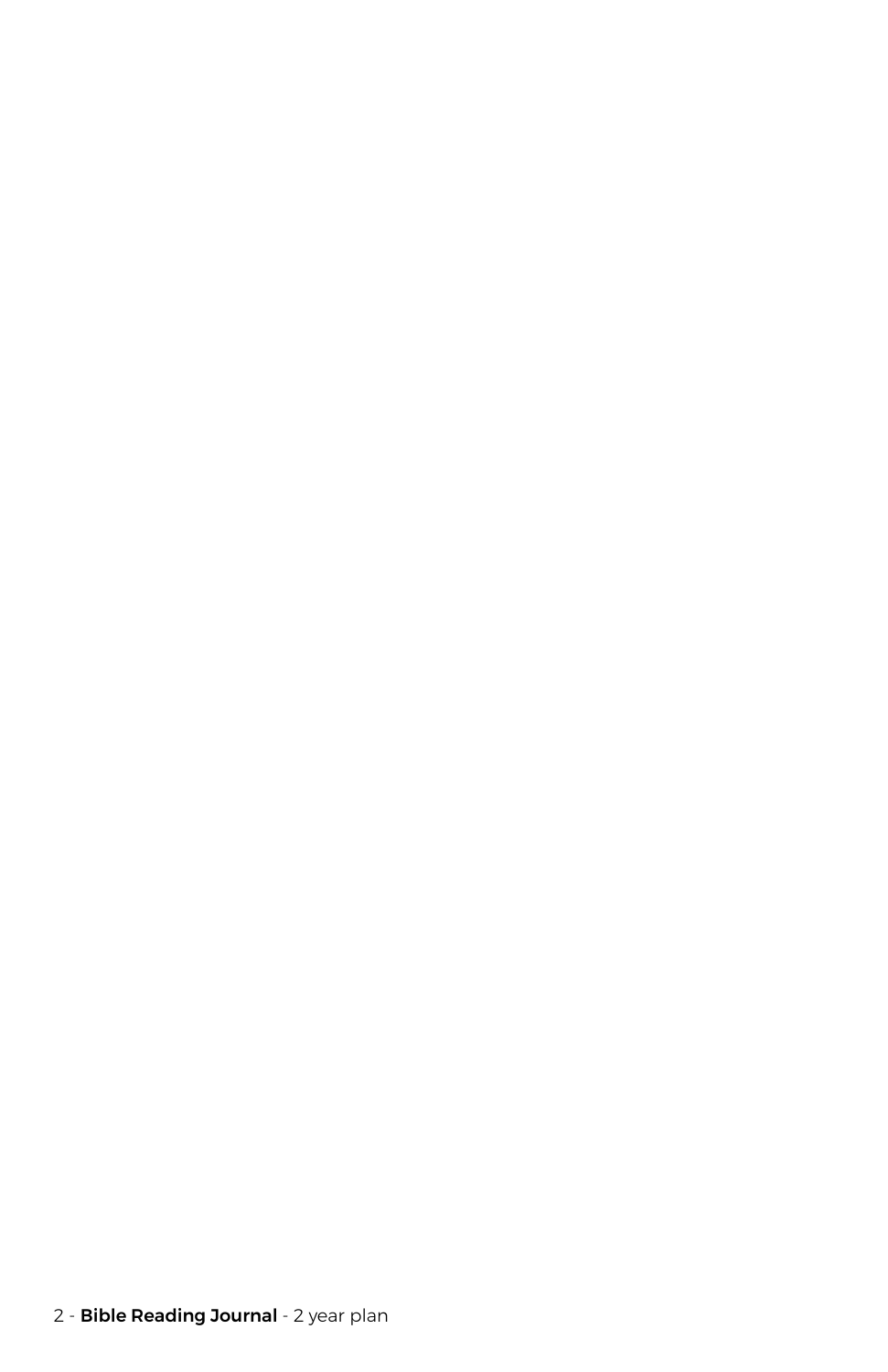Journaling is an excellent way to both record and process what God has spoken to us. It's also a useful tool to use at a later time to reflect on and review some of the "gems" that you have received. Without writing these down, you may forget those blessings and some very important lessons! While journaling is a very personal time with the Lord, you may want to share some of your daily devotions with your small group or mentors. Through discussion, you may be able to look deeper into what God is speaking to you, gain new insights, and even encourage others.

As you begin each day, pray that the Lord would bring home to your heart one text in particular that would be meaningful for you that day. Expecting God to speak to us each day through Scripture is key for spiritual growth.

This suggested Bible reading plan will take you through the Bible in two years. Try to set aside the same time of day to read, write, reflect, and pray about what God is teaching you through His word.

You can journal using the following simple and easily applied format (SOAP):

**Scripture** – take time to read and reflect on today's texts. As you read, highlight or underline the passages that the Spirit impresses on your heart and mind. When you have completed your reading, go back to the passages you highlighted and pick one to journal on.

**Observation** – what do you think God is trying to teach you through this reading? Ask the Holy Spirit to teach you and reveal Jesus to you. What can you learn from the context of the passage? What is God doing or saying to them, and what is He saying to you?

**Application** — personalize what you have read by asking yourself how it applies to your life right now. Reflect on the question, "How will I live differently because of what I just read?" Perhaps it is an instruction, encouragement, revelation of a new promise, or correction for a particular area of your life. Write how this Scripture can apply to you today.

**Pray** – pray for the Lord to bless your intention in applying what you've just learned. This can be as simple as asking God to help you use this Scripture, or it may be a greater insight on what He may be revealing to you. Remember, prayer is a two-way conversation, so be sure to listen to what God has to say! Now, write it out.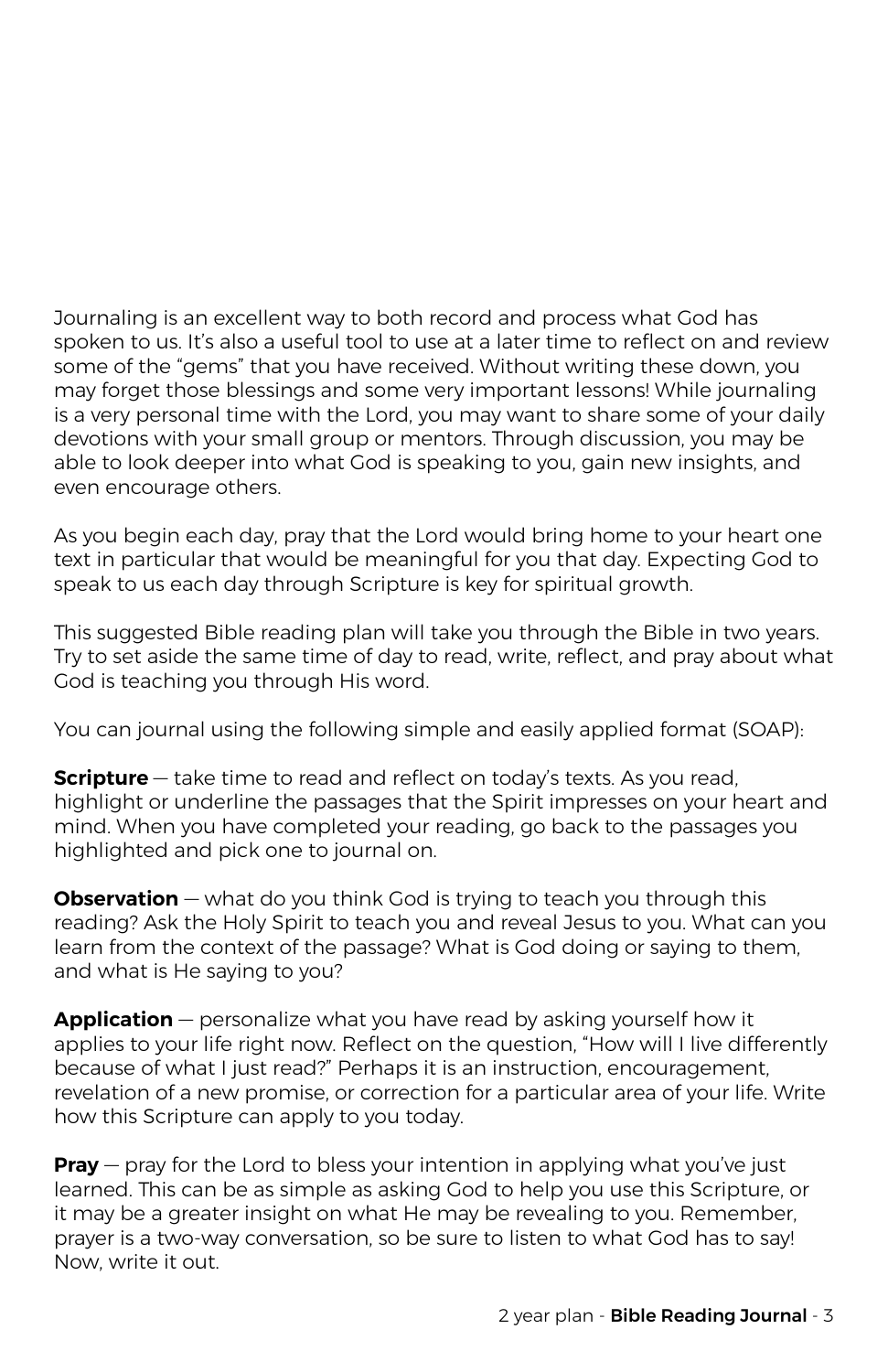This journal has a sample of table of contents. You can put a descriptive title on each day's journal entry, put it in the table of contents, then go back to that lesson to review it or share it with someone else as the Spirit leads.

Overall, we are much more likely to share about our Bible study and what the Holy Spirit is doing in our lives if we are crafting these lessons into articulate entries daily. Also, we are more likely to be transforming our hearts and minds into those of Christ's!

As we read God's words, we begin to see how God responds to things. Doing daily devotions re-patterns the way we think and transforms the spirit of the mind. Then, when we face similar situations as Jesus did, we begin to respond in the same way.

# **Sample** Journal Entry

DATE:

SEPTEMBER 19, 2018

### SCRIPTURE:

Genesis 1-2 / Luke 1

# OBSERVATION:

Genesis 1:1 "… God created…" Luke 1:19 "I am Gabriel. I stand in the Presence of God…"

# APPLICATION:

From the beginning of time through to the time of Jesus, God was at work in every detail. I can trust THAT HE IS ALSO AT WORK IN EVERY DETAIL OF MY LIFE.

### PRAY:

Thank you, Lord, for your concern over all the DETAILS. HELP ME TO TRUST YOU FOR THE DETAILS I FACE today.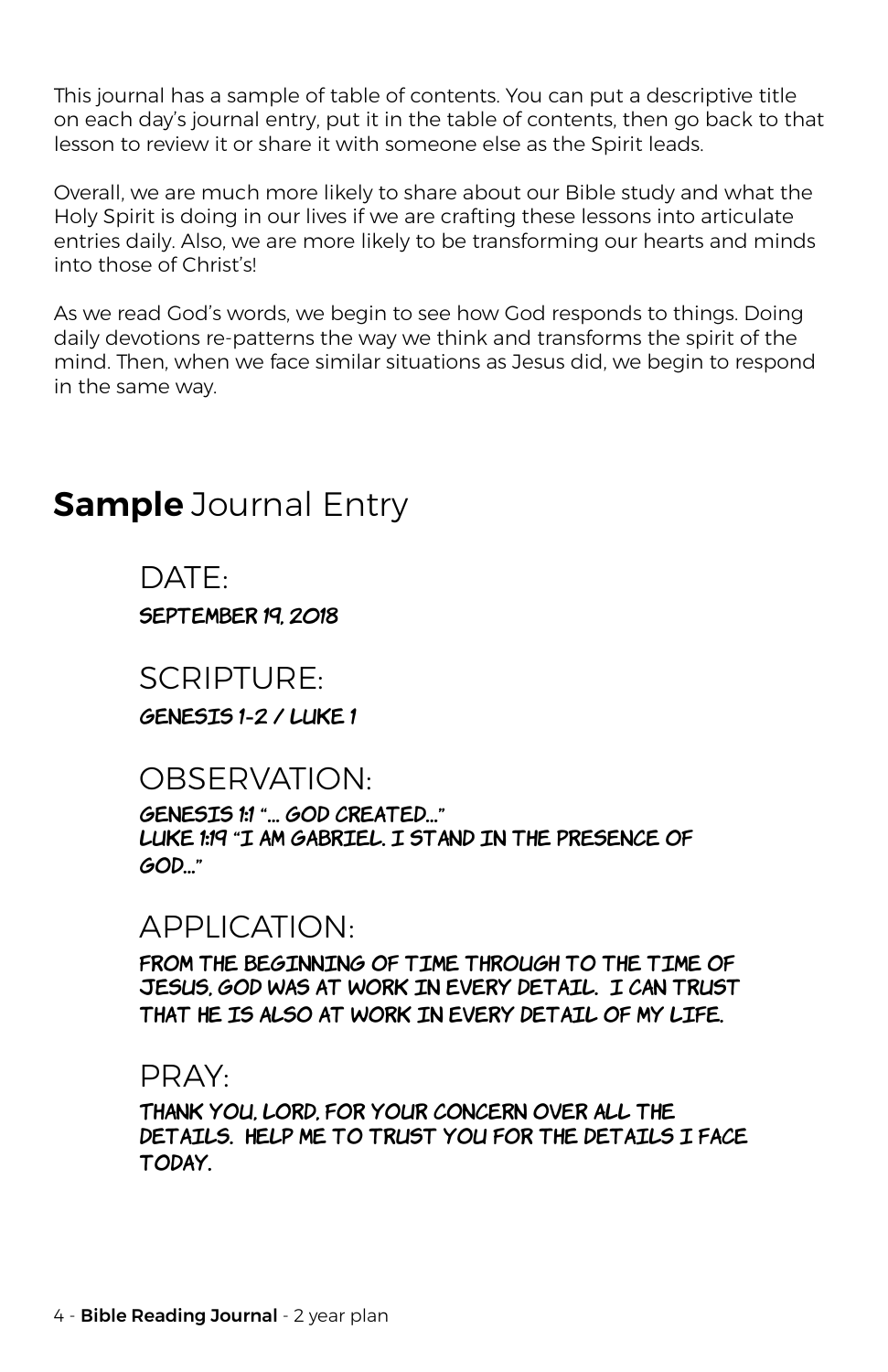# **Table** of Contents

| Date | <b>Title</b> | Book # | Page # | Scripture |
|------|--------------|--------|--------|-----------|
|      |              |        |        |           |
|      |              |        |        |           |
|      |              |        |        |           |
|      |              |        |        |           |
|      |              |        |        |           |
|      |              |        |        |           |
|      |              |        |        |           |
|      |              |        |        |           |
|      |              |        |        |           |
|      |              |        |        |           |
|      |              |        |        |           |
|      |              |        |        |           |
|      |              |        |        |           |
|      |              |        |        |           |
|      |              |        |        |           |
|      |              |        |        |           |
|      |              |        |        |           |
|      |              |        |        |           |
|      |              |        |        |           |
|      |              |        |        |           |
|      |              |        |        |           |
|      |              |        |        |           |
|      |              |        |        |           |
|      |              |        |        |           |
|      |              |        |        |           |
|      |              |        |        |           |
|      |              |        |        |           |
|      |              |        |        |           |
|      |              |        |        |           |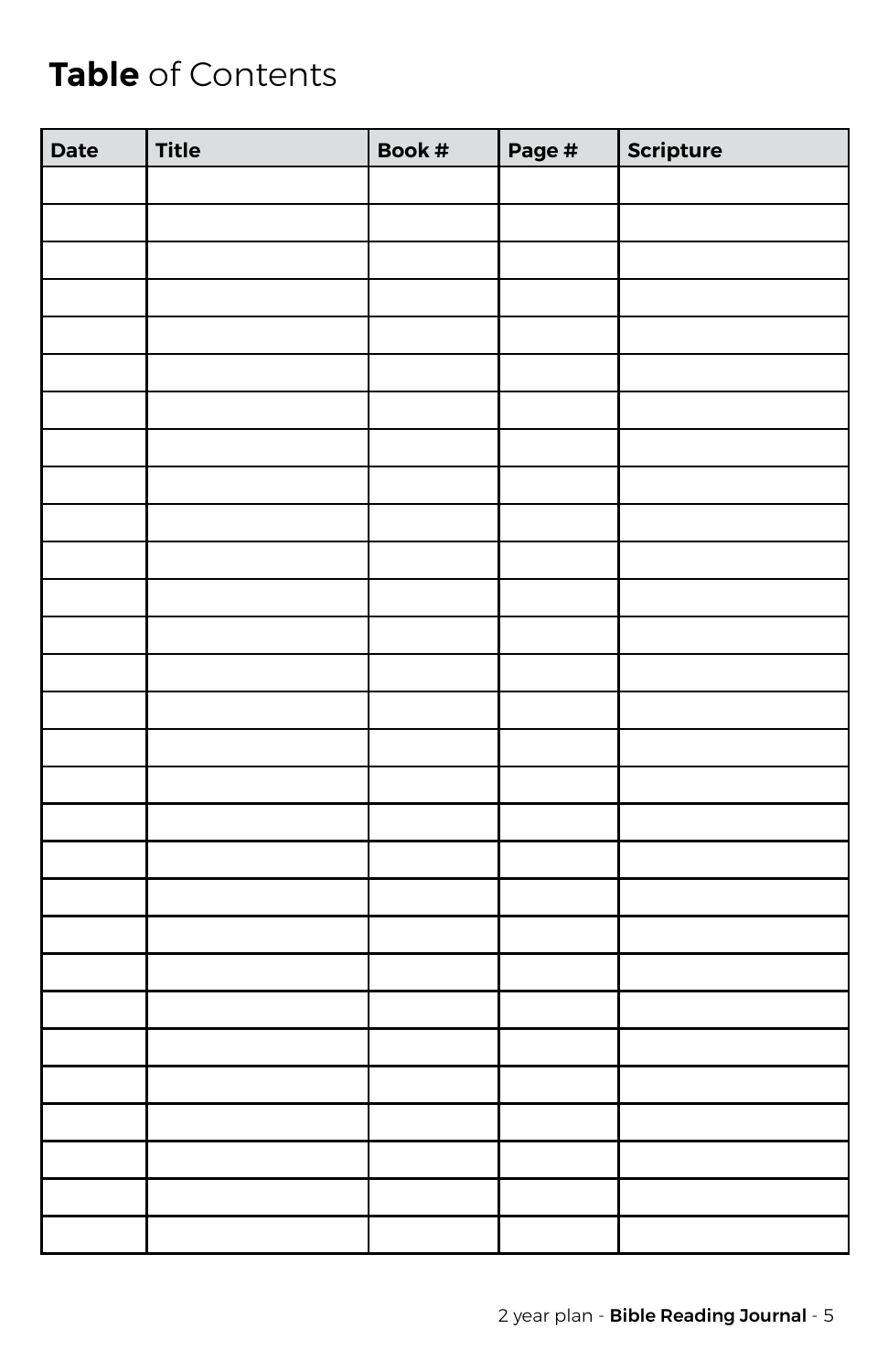| Day |   | Scripture               |
|-----|---|-------------------------|
| 1   |   | Genesis 1; Matthew 1    |
| 2   |   | Genesis 2; Matthew 2    |
| 3   |   | Genesis 3; Matthew 3    |
| 4   |   | Genesis 4; Matthew 4    |
| 5   |   | Genesis 5; Matthew 5    |
| 6   | ı | Genesis 6; Matthew 6    |
| 7   |   | Genesis 7; Matthew 7    |
| 8   |   | Genesis 8; Matthew 8    |
| 9   |   | Genesis 9-10; Matthew 9 |
| 10  |   | Genesis 11; Matthew 10  |
| 11  |   | Genesis 12; Matthew 11  |
| 12  |   | Genesis 13; Matthew 12  |
| 13  |   | Genesis 14; Matthew 13  |
| 14  |   | Genesis 15; Matthew 14  |
| 15  |   | Genesis 16; Matthew 15  |
| 16  |   | Genesis 17; Matthew 16  |
| 17  |   | Genesis 18; Matthew 17  |
| 18  |   | Genesis 19; Matthew 18  |
| 19  |   | Genesis 20; Matthew 19  |
| 20  |   | Genesis 21; Matthew 20  |
| 21  |   | Genesis 22; Matthew 21  |
| 22  |   | Genesis 23; Matthew 22  |
| 23  |   | Genesis 24; Matthew 23  |
| 24  |   | Genesis 25; Matthew 24  |
| 25  |   | Genesis 26; Matthew 25  |
| 26  |   | Genesis 27; Matthew 26  |
| 27  |   | Genesis 28; Matthew 27  |
| 28  |   | Genesis 29; Matthew 28  |
| 29  |   | Genesis 30; Mark 1      |
| 30  |   | Genesis 31; Mark 2      |
| 31  |   | Genesis 32; Mark 3      |

### YEAR 1: JANUARY YEAR 1: FEBRUARY

| Day  |        | Scripture                |
|------|--------|--------------------------|
| 1    |        | Genesis 33; Mark 4       |
| 2    |        | Genesis 34; Mark 5       |
| 3    | I      | Genesis 35-36; Mark 6    |
| 4    |        | Genesis 37; Mark 7       |
| 5    |        | Genesis 38; Mark 8       |
| 6    | I      | Genesis 39; Mark 9       |
| 7    | I      | Genesis 40; Mark 10      |
| 8    |        | Genesis 41; Mark 11      |
| 9    |        | Genesis 42; Mark 12      |
| 10 L |        | Genesis 43; Mark 13      |
| 11.  |        | Genesis 44; Mark 14      |
| 12   |        | Genesis 45; Mark 15      |
| 13 I |        | Genesis 46; Mark 16      |
| 14   | ı      | Genesis 47; Luke 1:1-38  |
| 15.  |        | Genesis 48; Luke 1:39-80 |
| 16   | I      | Genesis 49; Luke 2       |
| 17   | I      | Genesis 50; Luke 3       |
| 18   |        | Exodus 1; Luke 4         |
| 19   | I      | Exodus 2; Luke 5         |
| 20   |        | Exodus 3; Luke 6         |
| 21   | ı      | Exodus 4; Luke 7         |
| 22   | I      | Exodus 5; Luke 8         |
| 23   | I<br>I | Exodus 6; Luke 9         |
| 24   | I      | Exodus 7; Luke 10        |
| 25   | l      | Exodus 8; Luke 11        |
| 26   | I<br>ı | Exodus 9; Luke 12        |
| 27   | I      | Exodus 10; Luke 13       |
| 28   |        | Exodus 11:1-12:20;       |

6 - Bible Reading Journal - 2 year plan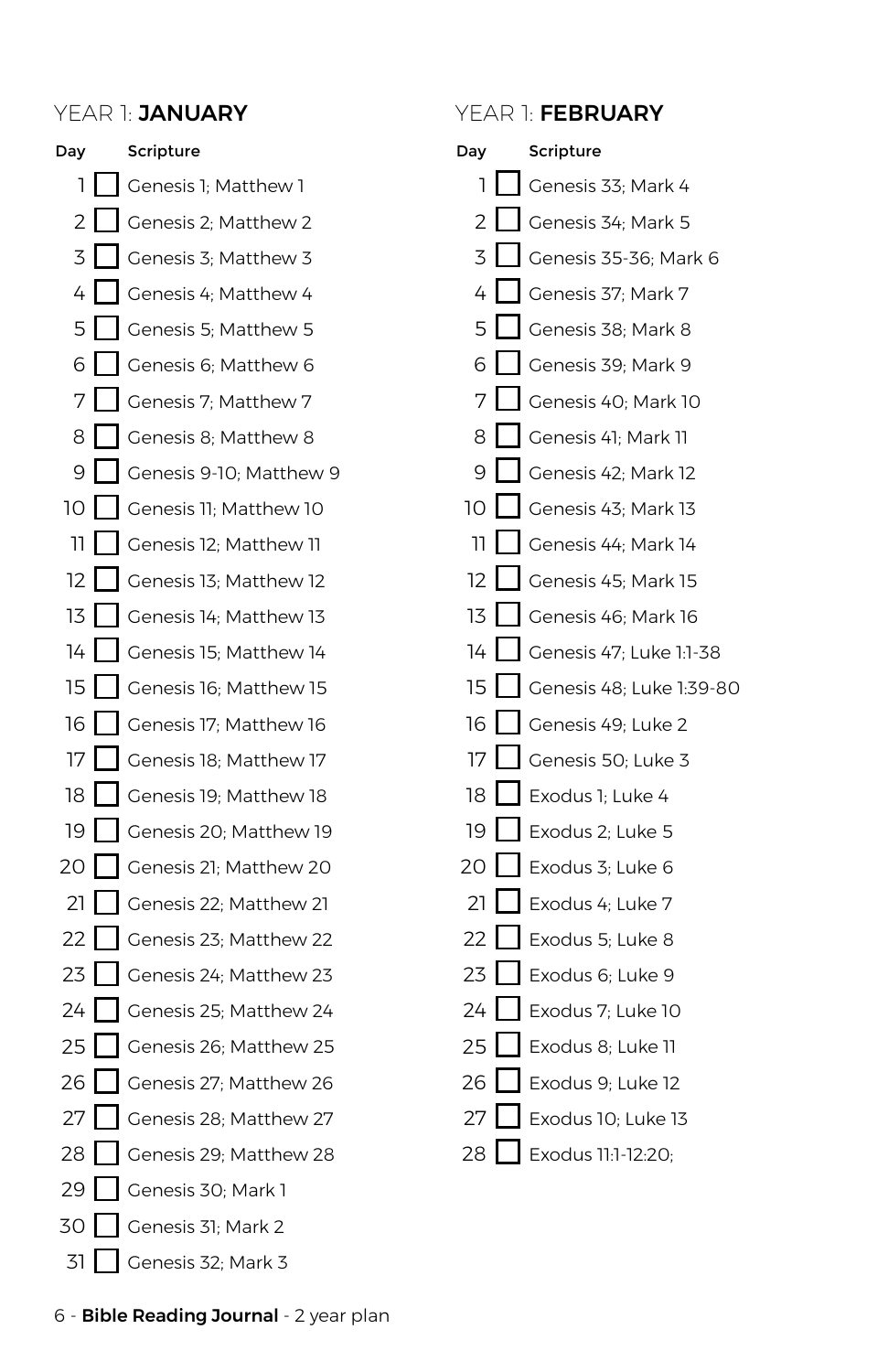### YEAR 1: **MARCH**

| Day            |   | Scripture                |
|----------------|---|--------------------------|
| 1              |   | Exodus 12:21-51; Luke 15 |
| $\overline{c}$ |   | Exodus 13; Luke 16       |
| 3              |   | Exodus 14; Luke 17       |
| 4              | I | Exodus 15; Luke 18       |
| 5              |   | Exodus 16; Luke 19       |
| 6              |   | Exodus 17; Luke 20       |
| 7              |   | Exodus 18; Luke 21       |
| 8              | l | Exodus 19; Luke 22       |
| 9              |   | Exodus 20; Luke 23       |
| 10             |   | Exodus 21; Luke 24       |
| 11             | I | Exodus 22; John 1        |
| 12             |   | Exodus 23; John 2        |
| 13             |   | Exodus 24; John 3        |
| 14             | l | Exodus 25; John 4        |
| 15             |   | Exodus 26; John 5        |
| 16             |   | Exodus 27; John 6        |
| 17             | I | Exodus 28; John 7        |
| 18             |   | Exodus 29; John 8        |
| 19             | I | Exodus 30; John 9        |
| 20             | I | Exodus 31; John 10       |
| 21             |   | Exodus 32; John 11       |
| 22             | I | Exodus 33; John 12       |
| 23             |   | Exodus 34; John 13       |
| 24             |   | Exodus 35; John 14       |
| 25             | I | Exodus 36; John 15       |
| 26             |   | Exodus 37; John 16       |
| 27             |   | Exodus 38; John 17       |
| 28             |   | Exodus 39; John 18       |
| 29             |   | Exodus 40; John 19       |
| 30             |   | Leviticus 1; John 20     |
| 31             |   | Leviticus 2-3; John 21   |

### YEAR 1: **APRIL**

| Day |        | Scripture                     |
|-----|--------|-------------------------------|
| 1   |        | Leviticus 4; Psalms 1-2       |
| 2   |        | Leviticus 5; Psalms 3-4       |
| 3   |        | Leviticus 6; Psalms 5-6       |
| 4   |        | Leviticus 7; Psalms 7-8       |
| 5   |        | Leviticus 8; Psalms 9         |
| 6   |        | Leviticus 9; Psalms 10        |
| 7   |        | Leviticus 10; Psalms 11-12    |
| 8   |        | Leviticus 11-12; Psalms 13-14 |
| 9   |        | Leviticus 13; Psalms 15-16    |
| 10  |        | Leviticus 14; Psalms 17       |
| 11  |        | Leviticus 15; Psalms 18       |
| 12  |        | Leviticus 16; Psalms 19       |
| 13  |        | Leviticus 17; Psalms 20-21    |
| 14  |        | Leviticus 18; Psalms 22       |
| 15  |        | Leviticus 19; Psalms 23-24    |
| 16  |        | Leviticus 20; Psalms 25       |
| 17  |        | Leviticus 21; Psalms 26-27    |
| 18  |        | Leviticus 22; Psalms 28-29    |
| 19  |        | Leviticus 23; Psalms 30       |
| 20  |        | Leviticus 24; Psalms 31       |
| 21  |        | Leviticus 25; Psalms 32       |
| 22  |        | Leviticus 26; Psalms 33       |
| 23  |        | Leviticus 27; Psalms 34       |
| 24  | I      | Numbers 1; Psalms 35          |
| 25  |        | Numbers 2; Psalms 36          |
| 26  | I      | Numbers 3; Psalms 37          |
| 27  | I<br>I | Numbers 4; Psalms 38          |
| 28  |        | Numbers 5; Psalms 39          |
| 29  |        | Numbers 6; Psalms 40-41       |
| 30  |        | Numbers 7; Psalms 42-43       |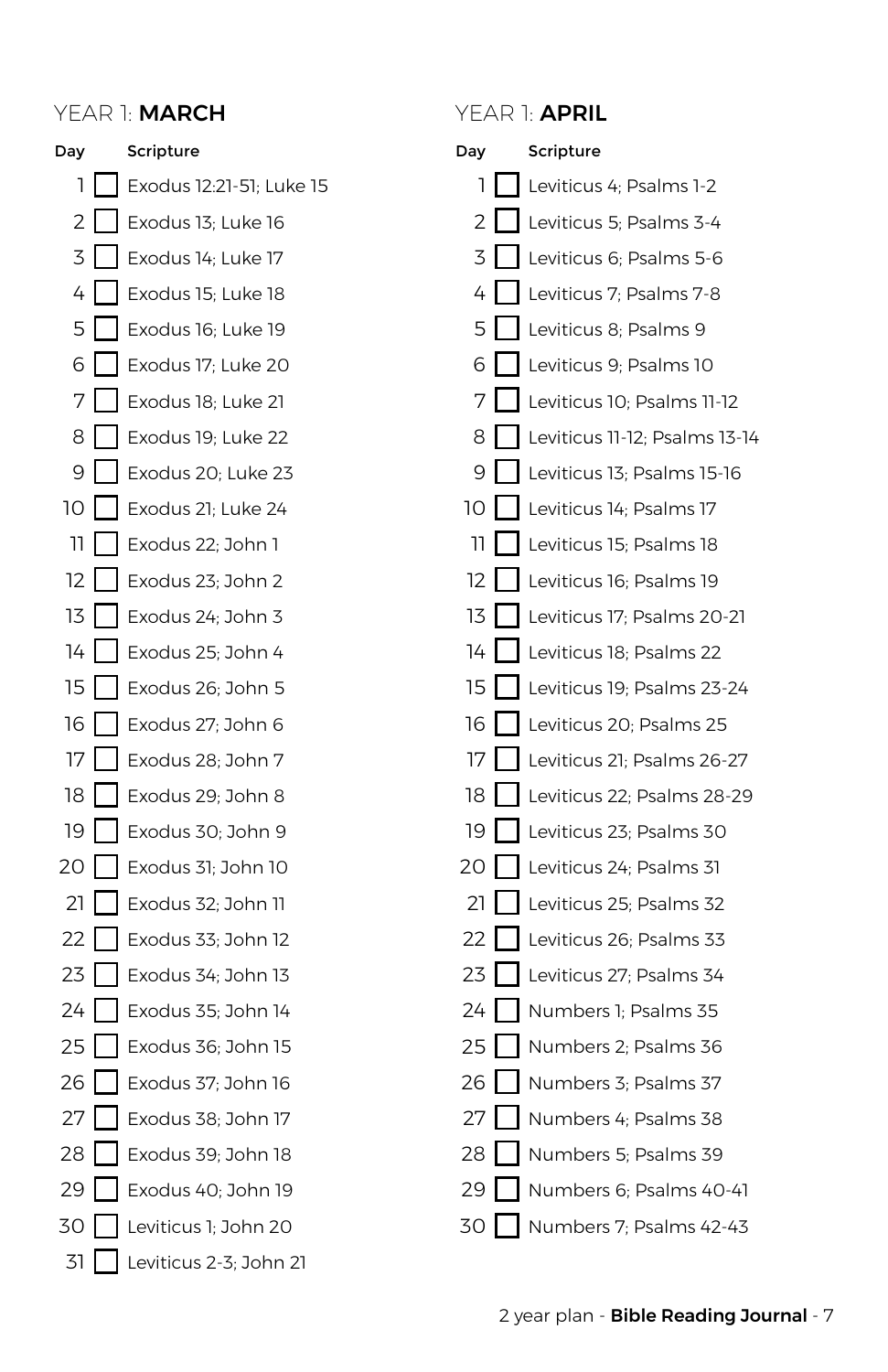### YEAR 1: MAY YEAR 1: JUNE

| Day | Scripture                   | Day             | Scripture                               |
|-----|-----------------------------|-----------------|-----------------------------------------|
| ı   | Numbers 8; Psalms 44        | 1               | Deuteronomy 5; Psalms 88                |
| 2   | Numbers 9: Psalms 45        | $\overline{2}$  | Deuteronomy 6; Psalms 89                |
| 3   | Numbers 10; Psalms 46-47    | 3               | Deuteronomy 7: Psalms 90                |
| 4   | Numbers 11; Psalms 48       | 4               | Deuteronomy 8; Psalms 91                |
| 5   | Numbers 12-13; Psalms 49    | 5               | Deuteronomy 9; Psalms 92-93             |
| 6   | Numbers 14; Psalms 50       | 6               | Deuteronomy 10; Psalms 94               |
| 7   | Numbers 15; Psalms 51       | 7               | Deuteronomy 11; Psalms 95-96            |
| 8   | Numbers 16; Psalms 52-54    | 8               | Deuteronomy 12; Psalms 97-98            |
| 9   | Numbers 17-18; Psalms 55    | 9               | Deuteronomy 13-14; Psalms 99-101        |
| 10  | Numbers 19; Psalms 56-57    | 10              | Deuteronomy 15; Psalms 102              |
| 11  | Numbers 20; Psalms 58-59    | 11              | Deuteronomy 16; Psalms 103              |
| 12  | Numbers 21: Psalms 60-61    | 12 <sup>2</sup> | Deuteronomy 17; Psalms 104              |
| 13  | Numbers 22; Psalms 62-63    | 13              | Deuteronomy 18; Psalms 105              |
| 14  | Numbers 23; Psalms 64-65    | 14              | Deuteronomy 19; Psalms 106              |
| 15  | Numbers 24; Psalms 66-67    | 15              | Deuteronomy 20; Psalms 107              |
| 16  | Numbers 25; Psalms 68       | 16              | Deuteronomy 21; Psalms 108-109          |
| 17  | Numbers 26: Psalms 69       | 17              | Deuteronomy 22; Psalms 110-111          |
| 18  | Numbers 27; Psalms 70-71    | 18              | Deuteronomy 23; Psalms 112-113          |
| 19  | Numbers 28; Psalms 72       | 19              | Deuteronomy 24; Psalms 114-115          |
| 20  | Numbers 29; Psalms 73       | 20              | Deuteronomy 25; Psalms 116              |
| 21  | Numbers 30; Psalms 74       | 21              | Deuteronomy 26; Psalms 117-118          |
| 22  | Numbers 31; Psalms 75-76    | 22              | Deuteronomy 27:1-28:19; Psalms 119:1-24 |
| 23  | Numbers 32; Psalms 77       | 23              | Deuteronomy 28:20-68; Psalms 119:25-48  |
| 24  | Numbers 33: Psalms 78:1-39  | 24              | Deuteronomy 29; Psalms 119:49-72        |
| 25  | Numbers 34; Psalms 78:40-72 | 25              | Deuteronomy 30; Psalms 119:73-96        |
| 26  | Numbers 35; Psalms 79       | 26              | Deuteronomy 31; Psalms 119:97-120       |
| 27  | Numbers 36; Psalms 80       | 27              | Deuteronomy 32; Psalms 119:121-144      |
| 28  | Deuteronomy 1; Psalms 81-82 | 28              | Deuteronomy 33-34; Psalms 119:145-176   |
| 29  | Deuteronomy 2; Psalms 83-84 | 29              | Joshua 1: Psalms 120-122                |
| 30  | Deuteronomy 3: Psalms 85    | 30              | Joshua 2; Psalms 123-125                |
| 31  | Deuteronomy 4; Psalms 86-87 |                 |                                         |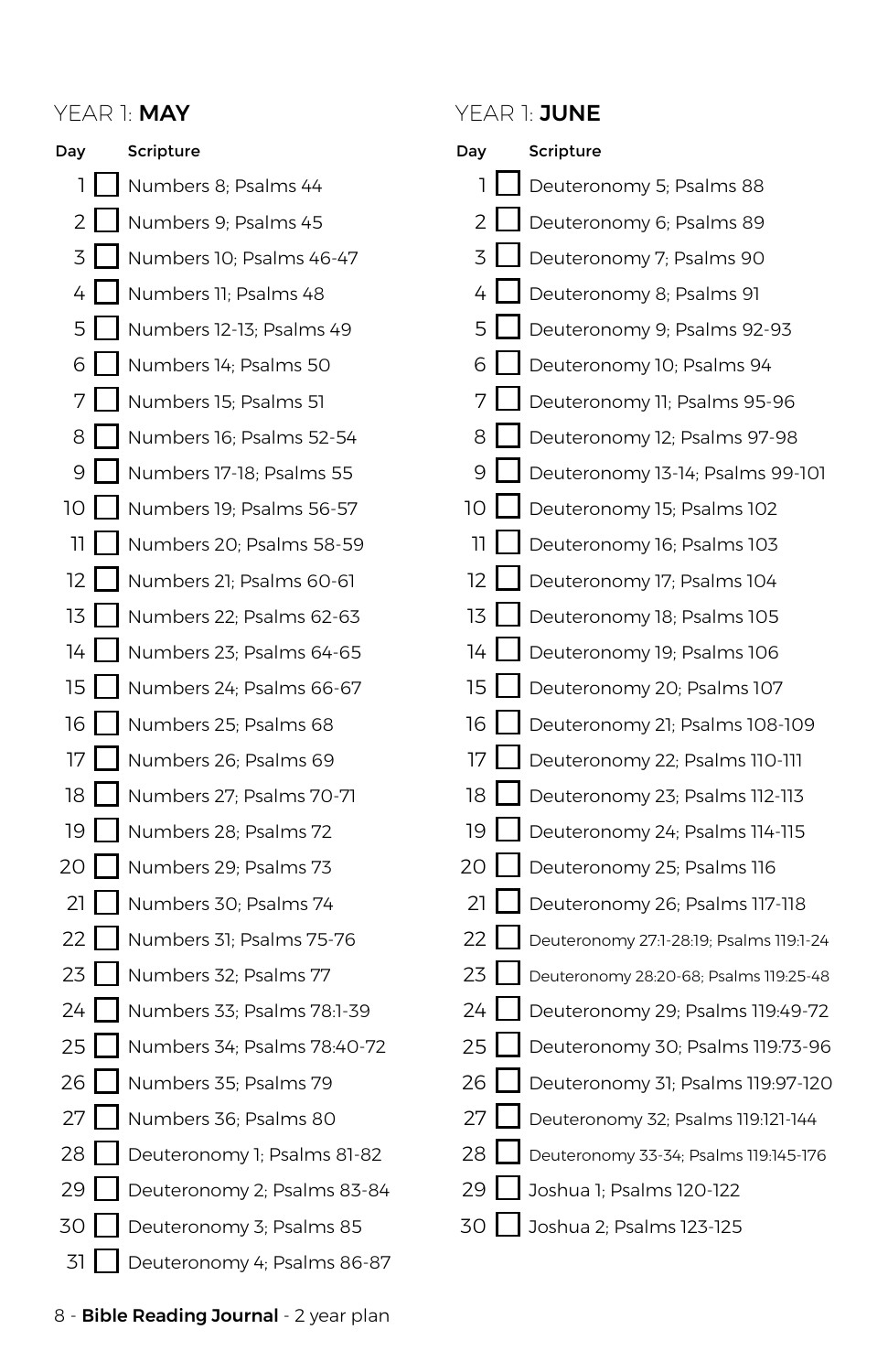

### Day 1  $\overline{2}$ 3 I 4 5 6 I 7 8 I  $\overline{Q}$ 10 I 11 12 I 13 14 I  $15$ 16  $17<sup>1</sup>$ 18 I 19  $20<sup>1</sup>$  $21$  $22<sub>1</sub>$  $23$  $24$ 25 26  $27$ 28 29 l 30 I 31 Scripture Judges 15; Acts 19 Judges 16; Acts 20 Judges 17; Acts 21 Judges 18; Acts 22 Judges 19; Acts 23 Judges 20; Acts 24 Judges 21; Acts 25 Ruth 1; Acts 26 Ruth 2; Acts 27 Ruth 3-4; Acts 28 1 Samuel 1; Romans 1 1 Samuel 2; Romans 2 1 Samuel 3; Romans 3 1 Samuel 4; Romans 4 1 Samuel 5-6; Romans 5 1 Samuel 7-8; Romans 6 1 Samuel 9; Romans 7 1 Samuel 10; Romans 8 1 Samuel 11; Romans 9 1 Samuel 12; Romans 10 1 Samuel 13; Romans 11 1 Samuel 14; Romans 12 1 Samuel 15; Romans 13 1 Samuel 16; Romans 14 1 Samuel 17; Romans 15 1 Samuel 18; Romans 16 1 Samuel 19; 1 Corinthians 1 1 Samuel 20; 1 Corinthians 2 1 Samuel 21-22; 1 Corinthians 3 1 Samuel 23; 1 Corinthians 4 1 Samuel 24; 1 Corinthians 5 YEAR 1: JULY YEAR 1: AUGUST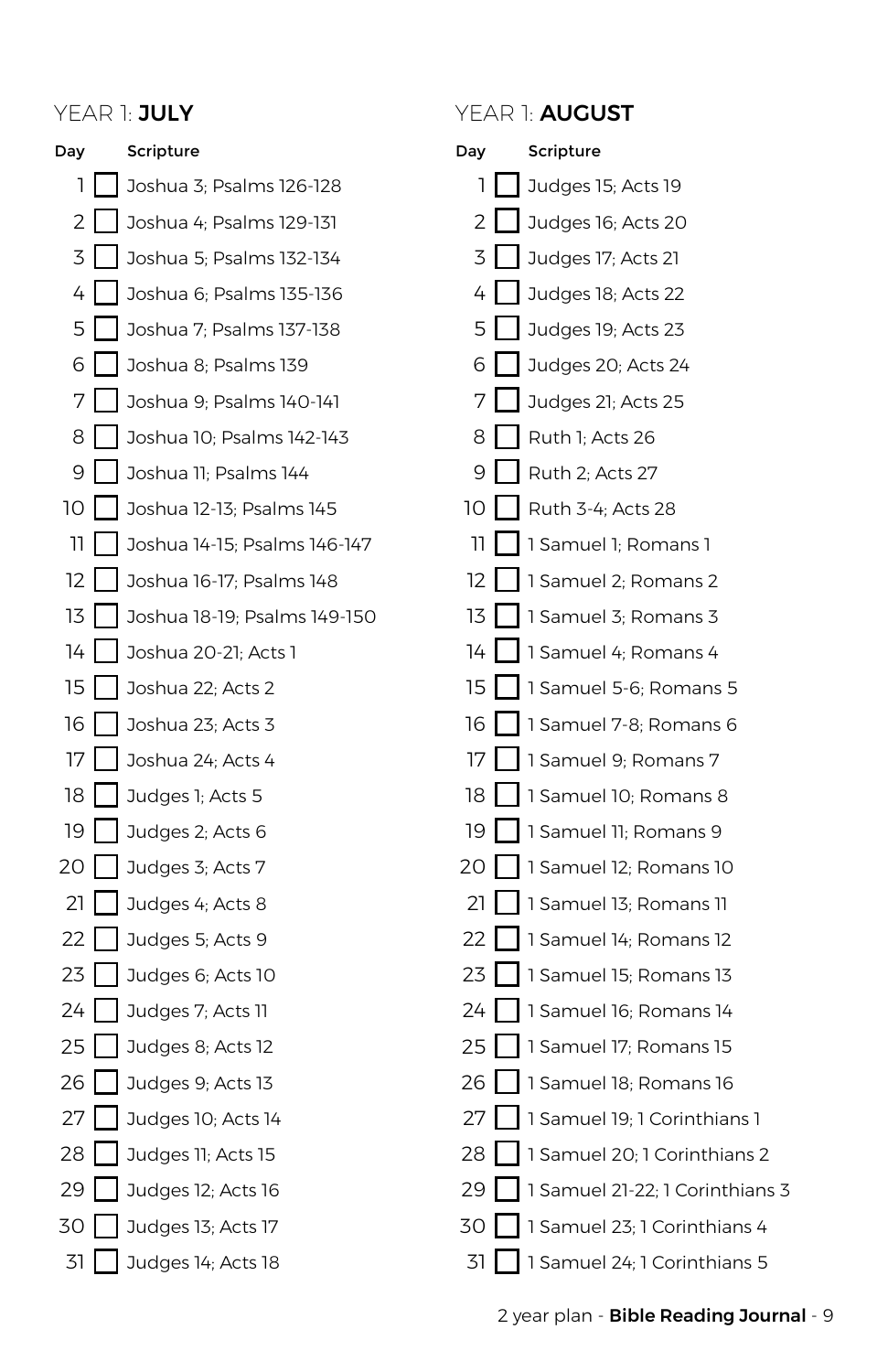### YEAR 1: SEPTEMBER YEAR 1: OCTOBER

| Day                | Scripture                         |
|--------------------|-----------------------------------|
| ı                  | 1 Samuel 25; 1 Corinthians 6      |
| 2                  | 1 Samuel 26; 1 Corinthians 7      |
| 3                  | 1 Samuel 27; 1 Corinthians 8      |
|                    | 4   1 Samuel 28; 1 Corinthians 9  |
| 5                  | 1 Samuel 29-30; 1 Corinthians 10  |
| 6 I                | 1 Samuel 31; 1 Corinthians 11     |
| 7                  | 2 Samuel 1; 1 Corinthians 12      |
| 8                  | 2 Samuel 2; 1 Corinthians 13      |
| 9                  | 2 Samuel 3: 1 Corinthians 14      |
| 10 I               | 2 Samuel 4-5; 1 Corinthians 15    |
| 11.                | 2 Samuel 6; 1 Corinthians 16      |
| 12                 | 2 Samuel 7; 2 Corinthians 1       |
| 13                 | 2 Samuel 8-9; 2 Corinthians 1     |
|                    | 14   2 Samuel 10; 2 Corinthians 3 |
| 15                 | 2 Samuel 11; 2 Corinthians 4      |
| 16                 | 2 Samuel 12; 2 Corinthians 5      |
| 17                 | 2 Samuel 13; 2 Corinthians 6      |
| 18                 | 2 Samuel 14: 2 Corinthians 7      |
| 19 I I             | 2 Samuel 15; 2 Corinthians 8      |
| 20 I               | 2 Samuel 16; 2 Corinthians 9      |
| 21                 | 2 Samuel 17: 2 Corinthians 10     |
| 22                 | 2 Samuel 18; 2 Corinthians 11     |
| 23                 | 2 Samuel 19; 2 Corinthians 12     |
| 24 I I             | 2 Samuel 20; 2 Corinthians 13     |
| 25                 | 2 Samuel 21; Galatians 1          |
| 26                 | 2 Samuel 22; Galatians 2          |
| 27                 | 2 Samuel 23; Galatians 3          |
| 28                 | 2 Samuel 24; Galatians 4          |
| 29 I I             | 1 Kings 1; Galatians 5            |
| 30<br>$\mathbf{I}$ | 1 Kings 2; Galatians 6            |

| Day | Scripture                     |
|-----|-------------------------------|
| 1   | 1 Kings 3; Ephesians 1        |
| 2   | 1 Kings 4-5; Ephesians 2      |
| 3   | 1 Kings 6; Ephesians 3        |
| 4   | 1 Kings 7; Ephesians 4        |
| 5   | 1 Kings 8; Ephesians 5        |
| 6   | 1 Kings 9; Ephesians 6        |
| 7   | 1 Kings 10; Philippians 1     |
| 8   | 1 Kings 11; Philippians 2     |
| 9   | 1 Kings 12; Philippians 3     |
| 10  | 1 Kings 13; Philippians 4     |
| 11  | 1 Kings 14; Colossians 1      |
| 12  | 1 Kings 15; Colossians 2      |
| 13  | 1 Kings 16; Colossians 3      |
| 14  | 1 Kings 17; Colossians 4      |
| 15  | 1 Kings 18; 1 Thessalonians 1 |
| 16  | 1 Kings 19; 1 Thessalonians 2 |
| 17  | 1 Kings 20; 1 Thessalonians 3 |
| 18  | 1 Kings 21; 1 Thessalonians 4 |
| 19  | 1 Kings 22; 1 Thessalonians 5 |
| 20  | 2 Kings 1; 2 Thessalonians 1  |
| 21  | 2 Kings 2; 2 Thessalonians 2  |
| 22  | 2 Kings 3; 2 Thessalonians 3  |
| 23  | 2 Kings 4; 1 Timothy 1        |
| 24  | 2 Kings 5; 1 Timothy 2        |
| 25  | 2 Kings 6; 1 Timothy 3        |
| 26  | 2 Kings 7; 1 Timothy 4        |
| 27  | 2 Kings 8; 1 Timothy 5        |
| 28  | 2 Kings 9; 1 Timothy 6        |
| 29  | 2 Kings 10-11; 2 Timothy 1    |
| 30  | 2 Kings 12; 2 Timothy 2       |
| 31  | 2 Kings 13; 2 Timothy 3       |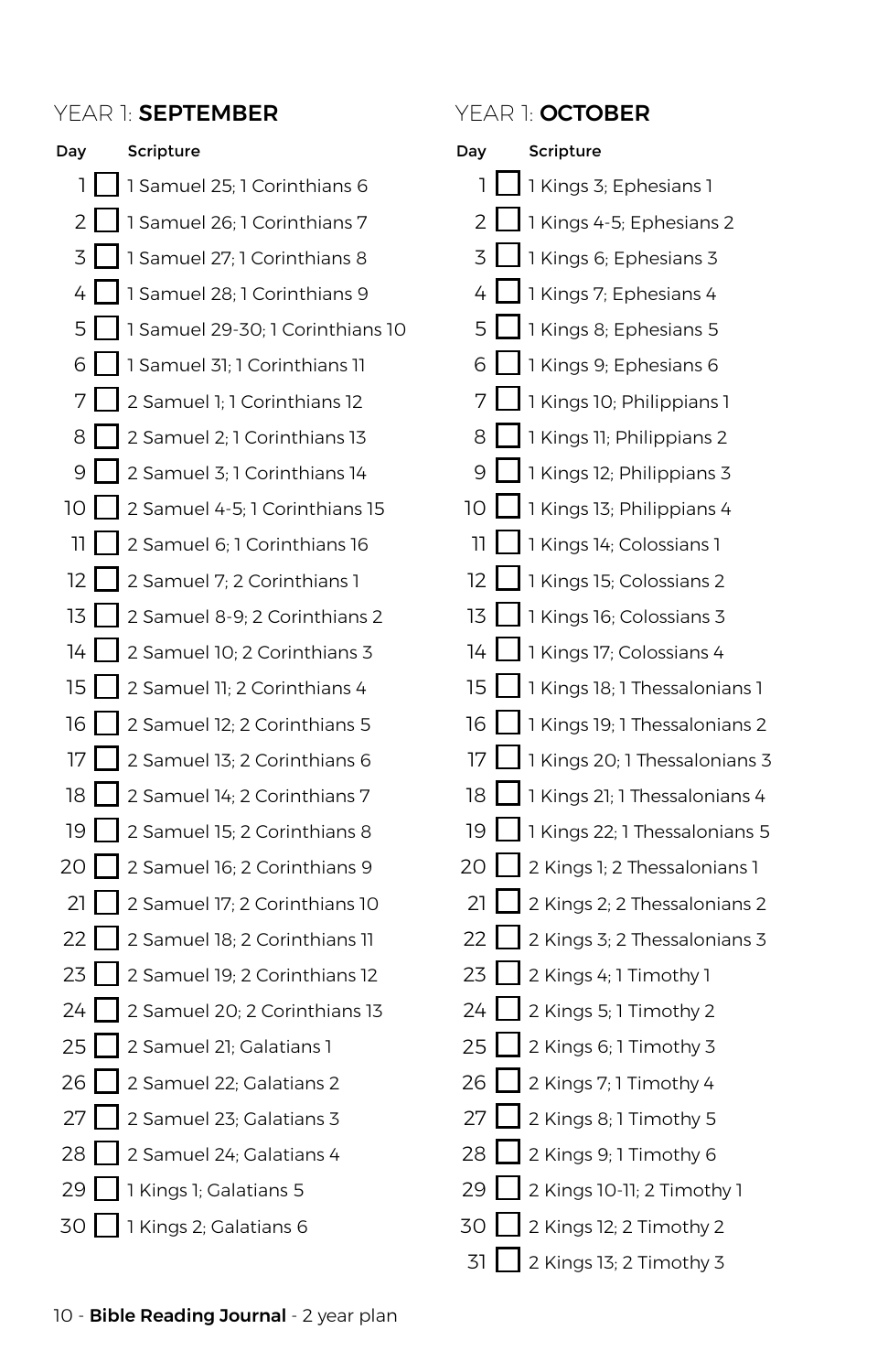| Day | Scripture                                  |
|-----|--------------------------------------------|
| ı   | 2 Kings 14; 2 Timothy 4                    |
| 2   | $\Box$ 2 Kings 15; Titus 1                 |
| 3   | $\Box$ 2 Kings 16; Titus 2                 |
| 4   | $\Box$ 2 Kings 17; Titus 3                 |
| 5   | 2 Kings 18; Philemon                       |
| 6   | 2 Kings 19; Hebrews 1                      |
| 7   | 2 Kings 20; Hebrews 2                      |
| 8   | 2 Kings 21; Hebrews 3                      |
| 9   | 2 Kings 22; Hebrews 4                      |
| 10  | 2 Kings 23; Hebrews 5<br>L                 |
| וו  | 2 Kings 24; Hebrews 6                      |
| 12  | 2 Kings 25; Hebrews 7                      |
| 13  | 1 Chronicles 1-2; Hebrews 8<br>L           |
| 14  | 1 Chronicles 3-4; Hebrews 9                |
| 15  | 1 Chronicles 5-6; Hebrews 10               |
| 16  | 1 Chronicles 7-8; Hebrews 11               |
| 17  | 1 Chronicles 9-10; Hebrews 12              |
| 18  | 1 Chronicles 11-12; Hebrews 13             |
| 19  | 1 Chronicles 13-14; James 1                |
|     | 20   1 Chronicles 15; James 2              |
| 21  | 1 Chronicles 16; James 3                   |
| 22  | 1 Chronicles 17; James 4                   |
| 23  | 1 Chronicles 18; James 5                   |
| 24  | 1 Chronicles 19-20; 1 Peter 1              |
| 25  | 1 Chronicles 21; 1 Peter 2                 |
| 26  | 1 Chronicles 22; 1 Peter 3                 |
| 27  | 1 Chronicles 23; 1 Peter 4                 |
| 28  | 1 Chronicles 24-25; 1 Peter 5              |
| 29  | 1 Chronicles 26-27; 2 Peter 1              |
| 30  | $\mathsf{l}$<br>1 Chronicles 28; 2 Peter 2 |

### YEAR 1: NOVEMBER YEAR 1: DECEMBER

| Day | Scripture                         |
|-----|-----------------------------------|
| 1   | 1 Chronicles 29; 2 Peter 3        |
| 2   | 2 Chronicles 1; 1 John 1          |
| 3   | 2 Chronicles 2; 1 John 2          |
| 4   | 2 Chronicles 3-4; 1 John 3        |
| 5   | 2 Chronicles 5:1-6:11; 1 John 4   |
| 6   | 2 Chronicles 6:12-42; 1 John 5    |
| 7   | 2 Chronicles 7; 2 John 1          |
| 8   | 2 Chronicles 8; 3 John 1          |
| 9   | 2 Chronicles 9; Jude              |
| 10  | 2 Chronicles 10; Revelation 1     |
| וו  | 2 Chronicles 11-12; Revelation 2  |
| 12  | 2 Chronicles 13; Revelation 3     |
| 13  | 2 Chronicles 14-15; Revelation 4  |
| 14  | 2 Chronicles 16; Revelation 5     |
| 15  | 2 Chronicles 17; Revelation 6     |
| 16  | 2 Chronicles 18; Revelation 7     |
| 17  | 2 Chronicles 19-20; Revelation 8  |
| 18  | 2 Chronicles 21; Revelation 9     |
| 19  | 2 Chronicles 22-23; Revelation 10 |
| 20  | 2 Chronicles 24; Revelation 11    |
| 21  | 2 Chronicles 25; Revelation 12    |
| 22  | 2 Chronicles 26; Revelation 13    |
| 23  | 2 Chronicles 27-28; Revelation 14 |
| 24  | 2 Chronicles 29; Revelation 15    |
| 25  | 2 Chronicles 30; Revelation 16    |
| 26  | 2 Chronicles 31; Revelation 17    |
| 27  | 2 Chronicles 32; Revelation 18    |
| 28  | 2 Chronicles 33; Revelation 19    |
| 29  | 2 Chronicles 34; Revelation 20    |
| 30  | 2 Chronicles 35; Revelation 21    |
| 31  | 2 Chronicles 36; Revelation 22    |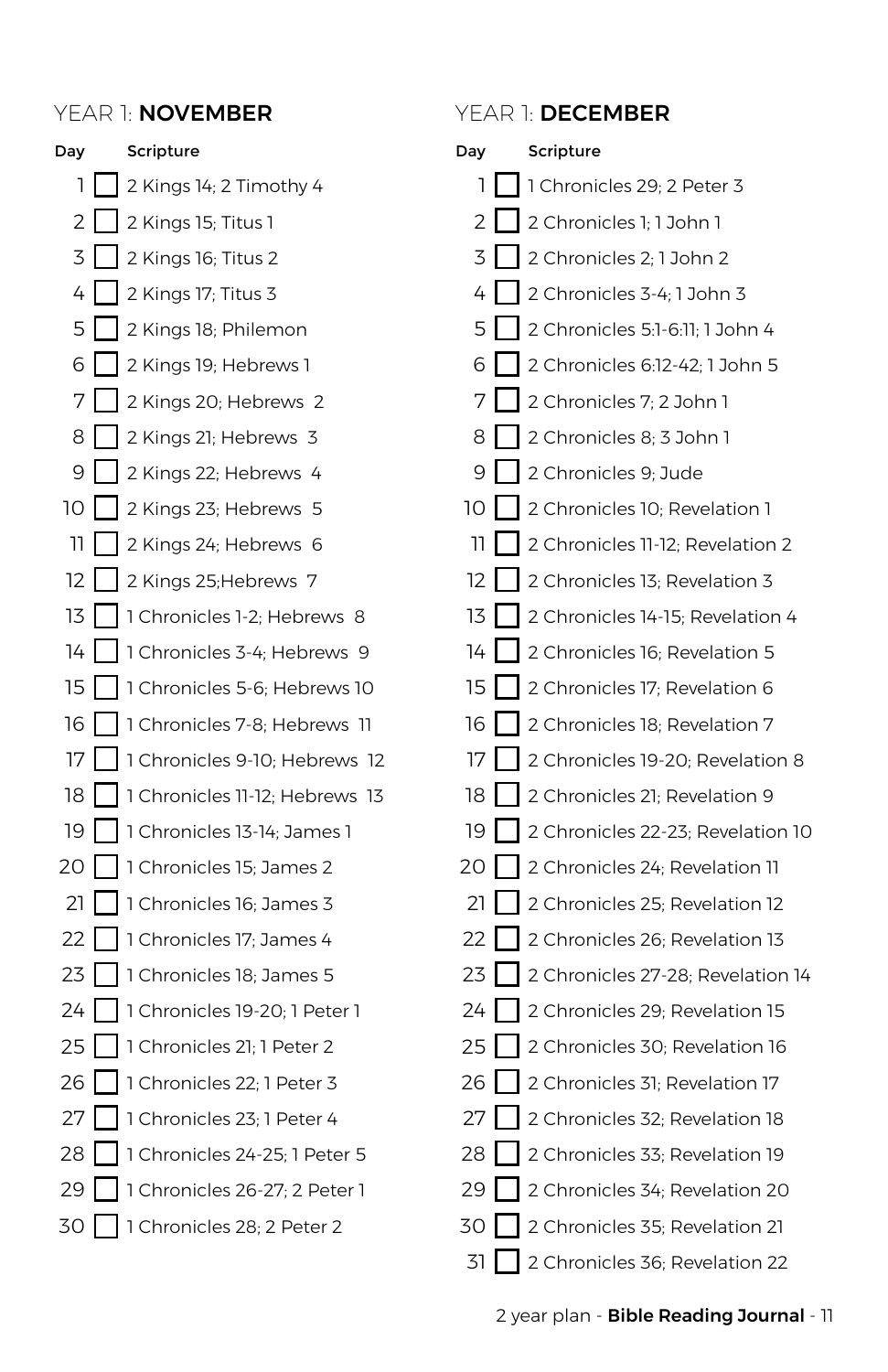Day 1 2 3 I 4 5 I 6 7 8 9 10 I 11  $12<sup>1</sup>$ 13 I  $14<sub>1</sub>$  $15<sub>1</sub>$ 16  $17<sup>1</sup>$ 18 I 19  $20<sub>1</sub>$  $21$  $22$  $23$  $24$ 25 26  $27$ 28 29 Esther 6; Romans 1 30 Esther 7; Romans 2 31 Scripture Ezra 1; Act 1 Ezra 2: Act 2 Ezra 3: Act 3  $\angle$  Ezra 4; Act 4 Ezra 5; Act 5 Ezra 6; Act 6 Ezra 7; Act 7 Ezra 8; Act 8 Ezra 9; Act 9 Ezra 10; Act 10 Nehemiah 1; Act 11 Nehemiah 2; Act 12 Nehemiah 3; Act 13 Nehemiah 4; Act 14 Nehemiah 5; Act 15 Nehemiah 6; Act 16 Nehemiah 7; Act 17 Nehemiah 8; Act 18 Nehemiah 9; Act 19 Nehemiah 10; Act 20 Nehemiah 11; Act 21 Nehemiah 12; Act 22 Nehemiah 13; Act 23 Esther 1; Act 24 Esther 2; Act 25 Esther 3: Act 26 Esther 4: Act 27 Esther 5; Act 28 Esther 8; Romans 3

### Day 1  $\overline{2}$  $\overline{z}$ 4 5  $6<sup>1</sup>$ 7 8  $\overline{Q}$ 10 11  $12<sub>12</sub>$ 13 I  $14$ 15 า<sub>6</sub> 1 17 18 19  $20<sub>1</sub>$  $21$  $22$  $23$  $24$ 25  $26<sub>1</sub>$ 27 28 Job 29; 1 Corinthians 15 **Scripture** Esther 9-10; Romans 4 Job 1; Romans 5 Job 2; Romans 6 Job 3; Romans 7 Job 4; Romans 8 Job 5; Romans 9 Job 6; Romans 10 Job 7; Romans 11 Job 8; Romans 12 Job 9; Romans 13 Job 10; Romans 14 Job 11; Romans 15 Job 12; Romans 16 Job 13; 1 Corinthians 1 Job 14; 1 Corinthians 2 Job 15; 1 Corinthians 3 Job 16-17; 1 Corinthians 4 Job 18: 1 Corinthians 5 Job 19; 1 Corinthians 6 Job 20: 1 Corinthians 7 Job 21; 1 Corinthians 8 Job 22; 1 Corinthians 9 Job 23; 1 Corinthians 10 Job 24; 1 Corinthians 11 Job 25-26; 1 Corinthians 12 Job 27: 1 Corinthians 13 Job 28: 1 Corinthians 14 YEAR 2: JANUARY YEAR 2: FEBRUARY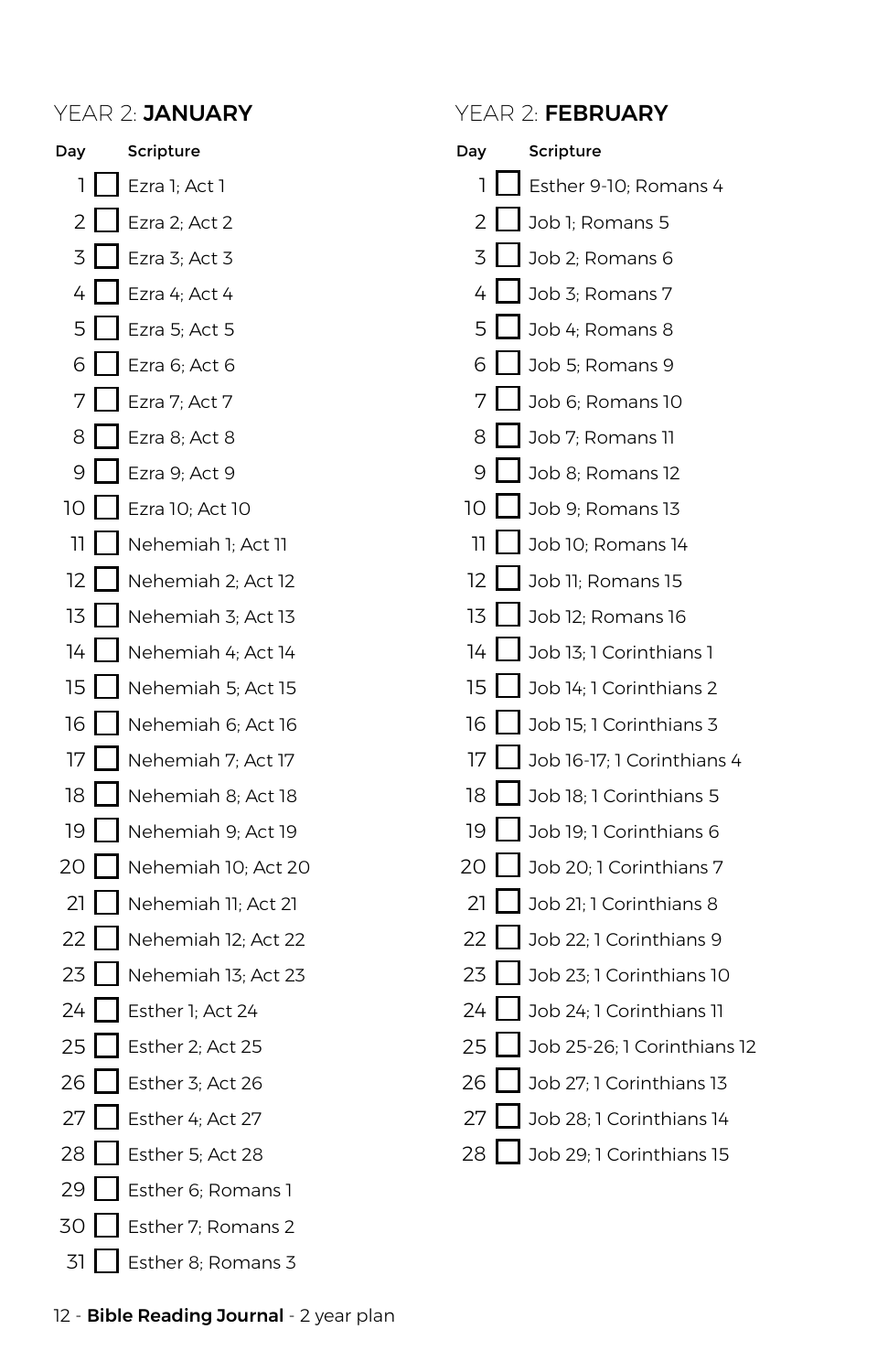### YEAR 2: MARCH YEAR 4: APRIL



| Day | Scripture                      |
|-----|--------------------------------|
| ı   | Proverbs 19; Colossians 2      |
| 2   | Proverbs 20; Colossians 3      |
| 3   | Proverbs 21; Colossians 4      |
| 4   | Proverbs 22; IThessalonians 1  |
| 5   | Proverbs 23; IThessalonians 2  |
| 6   | Proverbs 24; IThessalonians 3  |
| 7   | Proverbs 25; IThessalonians 4  |
| 8   | Proverbs 26; IThessalonians 5  |
| 9   | Proverbs 27; 2 Thessalonians 1 |
| 10  | Proverbs 28; 2 Thessalonians 2 |
| וו  | Proverbs 29; 2 Thessalonians 3 |
| 12  | Proverbs 30; 1 Timothy 1       |
| 13  | Proverbs 31; 1 Timothy 2       |
| 14  | Ecclesiastes 1; 1 Timothy 3    |
| 15  | Ecclesiastes 2; 1 Timothy 4    |
| 16  | Ecclesiastes 3; 1 Timothy 5    |
| 17  | Ecclesiastes 4; 1 Timothy 6    |
| 18  | Ecclesiastes 5; 2 Timothy 1    |
| 19  | Ecclesiastes 6; 2 Timothy 2    |
| 20  | Ecclesiastes 7; 2 Timothy 3    |
| 21  | Ecclesiastes 8; 2 Timothy 4    |
| 22  | Ecclesiastes 9; Titus 1        |
| 23  | Ecclesiastes 10; Titus 2       |
| 24  | Ecclesiastes 11; Titus 3       |
| 25  | Ecclesiastes 12; Philemon      |
| 26  | Songs of Solomon 1; Hebrews 1  |
| 27  | Songs of Solomon 2; Hebrews 2  |
| 28  | Songs of Solomon 3; Hebrews 3  |
| 29  | Songs of Solomon 4; Hebrews 4  |
| 30  | Songs of Solomon 5; Hebrews 5  |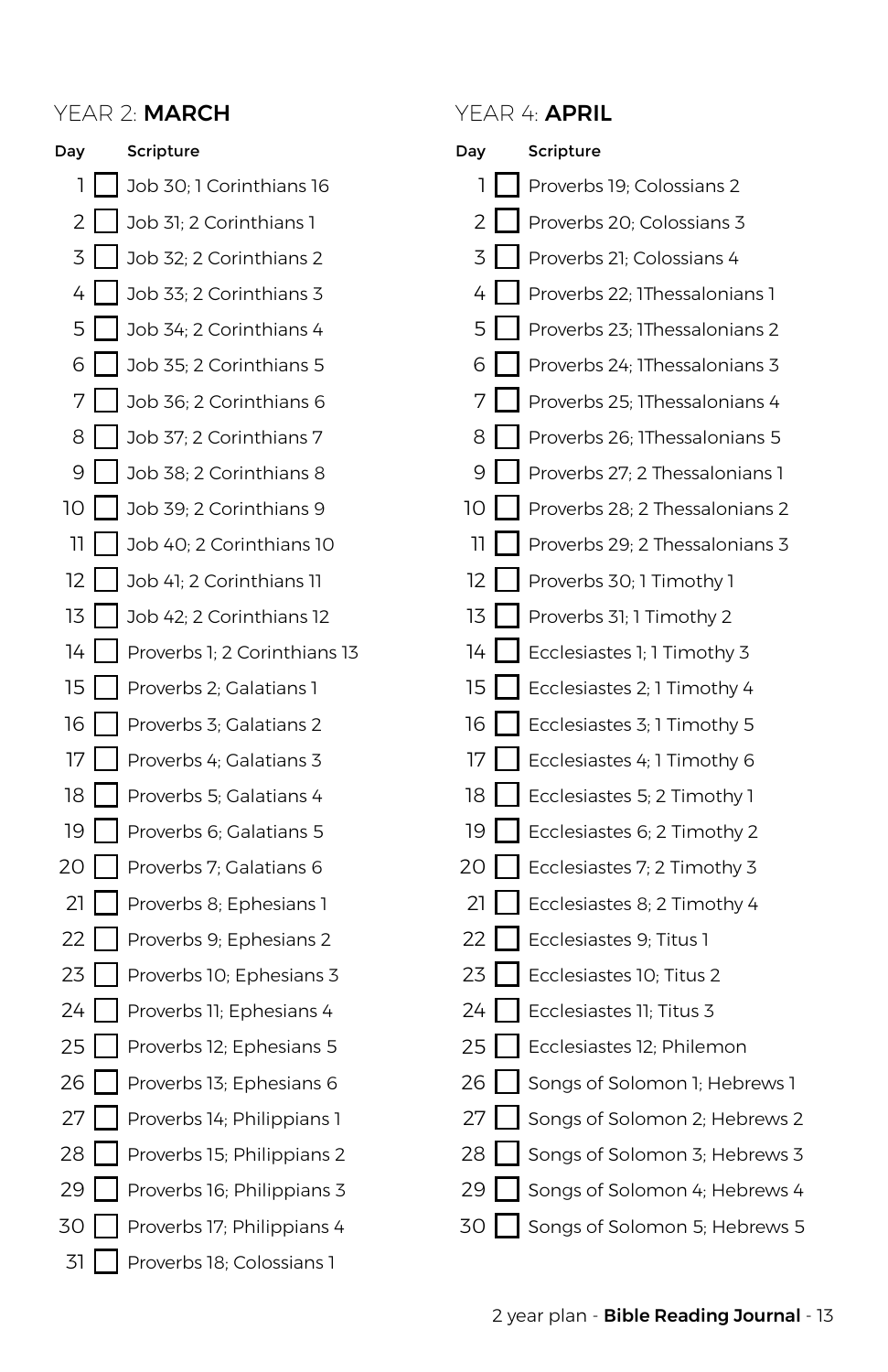### YFAR 2: MAY YEAR 2: JUNE



### Day 1 2 l  $\overline{z}$ 4 5  $6<sup>1</sup>$ 7 8  $\overline{Q}$ 10 11  $12<sub>12</sub>$ 13  $14$ 15 16 17 18 19  $20<sup>1</sup>$ 21 22  $23$ 24 25 26 27 28 29 **Scripture** Isaiah33; Revelation 3 Isaiah34; Revelation 4 Isaiah35; Revelation 5 Isaiah36; Revelation 6 Isaiah37; Revelation 7 Isaiah38; Revelation 8 Isaiah39; Revelation 9 Isaiah40; Revelation 10 Isaiah41; Revelation 11 Isaiah42; Revelation 12 Isaiah43; Revelation 13 Isaiah44; Revelation 14 Isaiah45; Revelation 15 Isaiah46; Revelation 16 Isaiah47; Revelation 17 Isaiah48; Revelation 18 Isaiah49; Revelation 19 Isaiah50; Revelation 20 Isaiah51; Revelation 21 Isaiah52; Revelation 22 Isaiah53; Matthew 1 Isaiah54; Matthew 2 Isaiah55; Matthew 3 Isaiah56; Matthew 4 Isaiah57; Matthew 5 Isaiah58; Matthew 6 Isaiah59; Matthew 7 Isaiah60; Matthew 8 Isaiah61; Matthew 9

30 Isaiah62; Matthew 10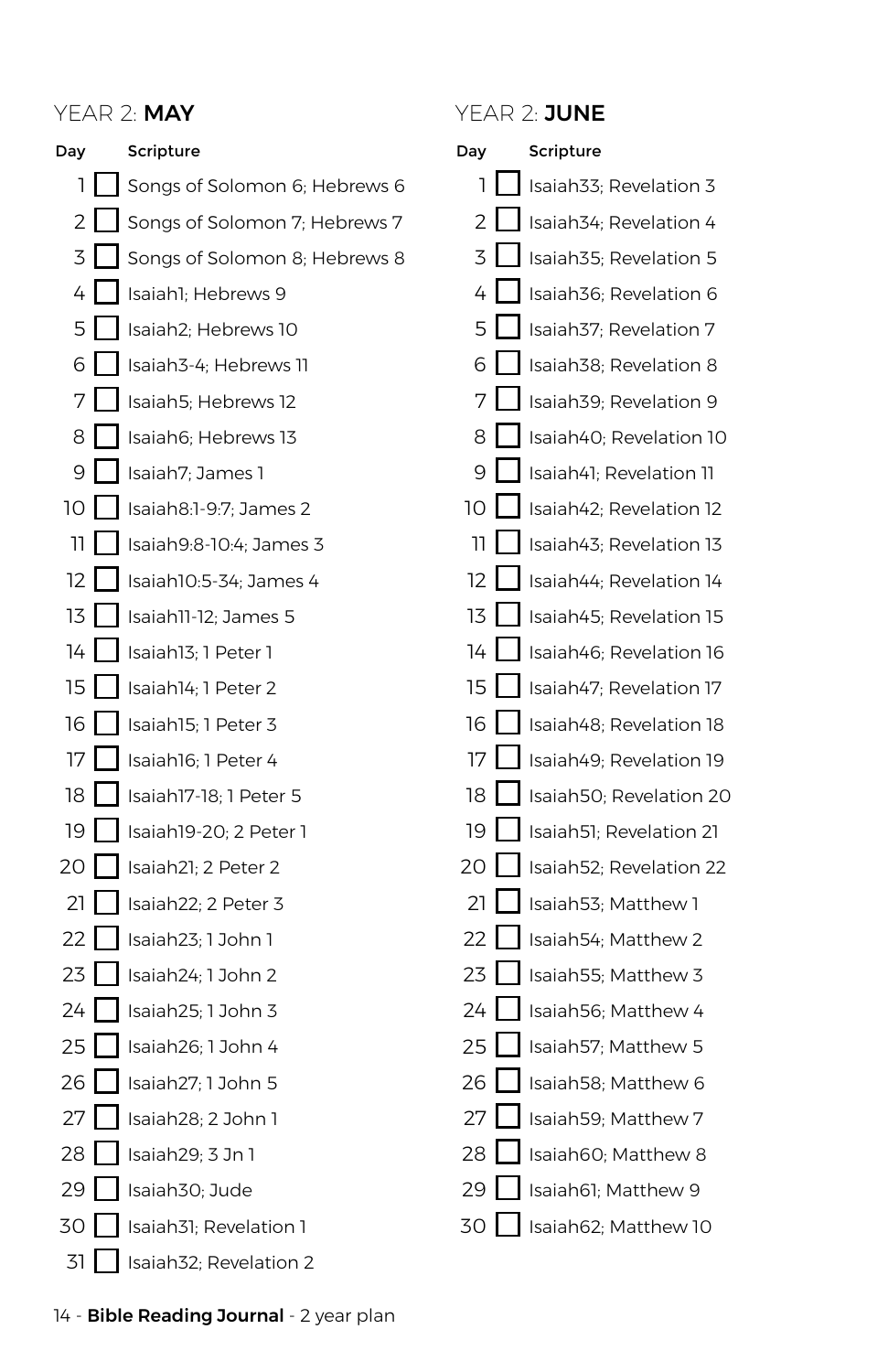Day 1 2 3 4 5 6 7 8 9 10 11  $12<sup>1</sup>$ 13  $14$  $15$ 16  $17<sup>1</sup>$ 18 I 19 20 I  $21$ 22 23  $24$ 25 26  $27<sup>1</sup>$ 28 29 I 30 I 31 Scripture Isaiah63; Matthew 11 Isaiah64; Matthew 12 Isaiah65; Matthew 13 Isaiah66; Matthew 14 Jeremiah 1; Matthew 15 Jeremiah 2; Matthew 16 Jeremiah 3; Matthew 17 Jeremiah 4; Matthew 18 Jeremiah 5; Matthew 19 Jeremiah 6; Matthew 20 Jeremiah 7; Matthew 21 Jeremiah 8; Matthew 22 Jeremiah 9; Matthew 23 Jeremiah 10; Matthew 24 Jeremiah 11; Matthew 25 Jeremiah 12; Matthew 26 Jeremiah 13; Matthew 27 Jeremiah 14; Matthew 28 Jeremiah 15; Mark 1 Jeremiah 16; Mark 2 Jeremiah 17; Mark 3 Jeremiah 18; Mark 4 Jeremiah 19; Mark 5 Jeremiah 20; Mark 6 Jeremiah 21; Mark 7 Jeremiah 22; Mark 8 Jeremiah 23; Mark 9 Jeremiah 24; Mark 10 Jeremiah 25; Mark 11 Jeremiah 26; Mark 12 Jeremiah 27; Mark 13

### YEAR 2: JULY YEAR 2: AUGUST

| Day |                   | Scripture                 |
|-----|-------------------|---------------------------|
| 1   |                   | Jeremiah 28; Mark 14      |
| 2   |                   | Jeremiah 29; Mark 15      |
| 3   |                   | Jeremiah 30-31; Mark 16   |
| 4   |                   | Jeremiah 32; Psalms 1-2   |
| 5   |                   | Jeremiah 33; Psalms 3-4   |
| 6   |                   | Jeremiah 34; Psalms 5-6   |
| 7   | $\mathbf{I}$      | Jeremiah 35; Psalms 7-8   |
| 8   |                   | Jeremiah 36,45; Psalms 9  |
| 9   |                   | Jeremiah 37; Psalms 10    |
| 10  | I                 | Jeremiah 38; Psalms 11-12 |
| וו  |                   | Jeremiah 39; Psalms 13-14 |
| 12  |                   | Jeremiah 40; Psalms 15-16 |
| 13  | ı<br>$\mathbf{I}$ | Jeremiah 41; Psalms 17    |
| 14  |                   | Jeremiah 42; Psalms 18    |
| 15  |                   | Jeremiah 43; Psalms 19    |
| 16  | $\blacksquare$    | Jeremiah 44; Psalms 20-21 |
| 17  |                   | Jeremiah 46; Psalms 22    |
| 18  |                   | Jeremiah 47; Psalms 23-24 |
| 19  | ı                 | Jeremiah 48; Psalms 25    |
| 20  |                   | Jeremiah 49; Psalms 26-27 |
| 21  |                   | Jeremiah 50; Psalms 28-29 |
| 22  | I                 | Jeremiah 51; Psalms 30    |
| 23  |                   | Jeremiah 52; Psalms 31    |
| 24  |                   | Lamentations 1; Psalms 32 |
| 25  |                   | Lamentations 2; Psalms 33 |
| 26  |                   | Lamentations 3; Psalms 34 |
| 27  |                   | Lamentations 4; Psalms 35 |
| 28  | I                 | Lamentations 5; Psalms 36 |
| 29  |                   | Ezekiel 1; Psalms 37      |
| 30  |                   | Ezekiel 2; Psalms 38      |
| 31  | I<br>I            | Ezekiel 3; Psalms 39      |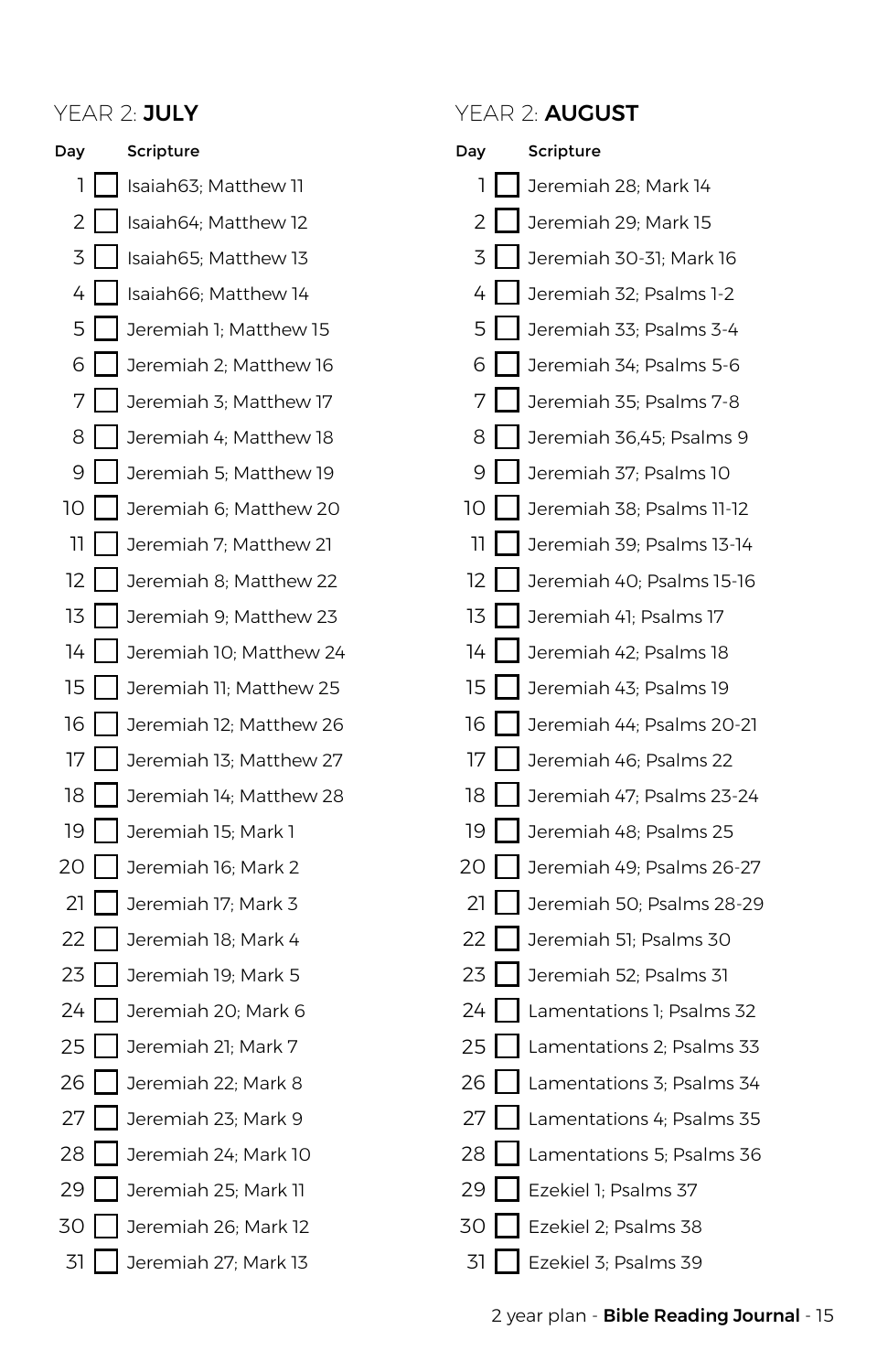### YEAR 2: SEPTEMBER YEAR 2: OCTOBER



| Day |             | Scripture                     |
|-----|-------------|-------------------------------|
| 1   |             | Ezekiel 34; Psalms 83-84      |
| 2   |             | Ezekiel 35; Psalms 85         |
| 3   |             | Ezekiel 36; Psalms 86         |
| 4   | L<br>I      | Ezekiel 37; Psalms 87-88      |
| 5   |             | Ezekiel 38; Psalms 89         |
| 6   |             | Ezekiel 39; Psalms 90         |
| 7   |             | Ezekiel 40; Psalms 91         |
| 8   |             | Ezekiel 41; Psalms 92-93      |
| 9   | L           | Ezekiel 42; Psalms 94         |
| 10  |             | Ezekiel 43; Psalms 95-96      |
| 11  |             | Ezekiel 44; Psalms 97-98      |
| 12  | I<br>I      | Ezekiel 45; Psalms 99-101     |
| 13  |             | Ezekiel 46; Psalms 102        |
| 14  | L           | Ezekiel 47; Psalms 103        |
| 15  | L           | Ezekiel 48; Psalms 104        |
| 16  |             | Daniel 1; Psalms 105          |
| 17  | I           | Daniel 2; Psalms 106          |
| 18  |             | Daniel 3; Psalms 107          |
| 19  | L           | Daniel 4; Psalms 108-109      |
| 20  | $\mathbf l$ | Daniel 5; Psalms 110-111      |
| 21  |             | Daniel 6; Psalms 112-113      |
| 22  |             | Daniel 7; Psalms 114-115      |
| 23  |             | Daniel 8; Psalms 116          |
| 24  |             | Daniel 9; Psalms 117-118      |
| 25  | I<br>I      | Daniel 10; Psalms 119:1-24    |
| 26  |             | Daniel 11; Psalms 119:25-48   |
| 27  |             | Daniel 12; Psalms 119:49-72   |
| 28  |             | Hosea 1; Psalms 119:73-96     |
| 29  |             | Hosea 2; Psalms 119:97-120    |
| 30  |             | Hosea 3-4; Psalms 119:121-144 |
| 31  |             | Hosea 5-6; Psalms 119:145-176 |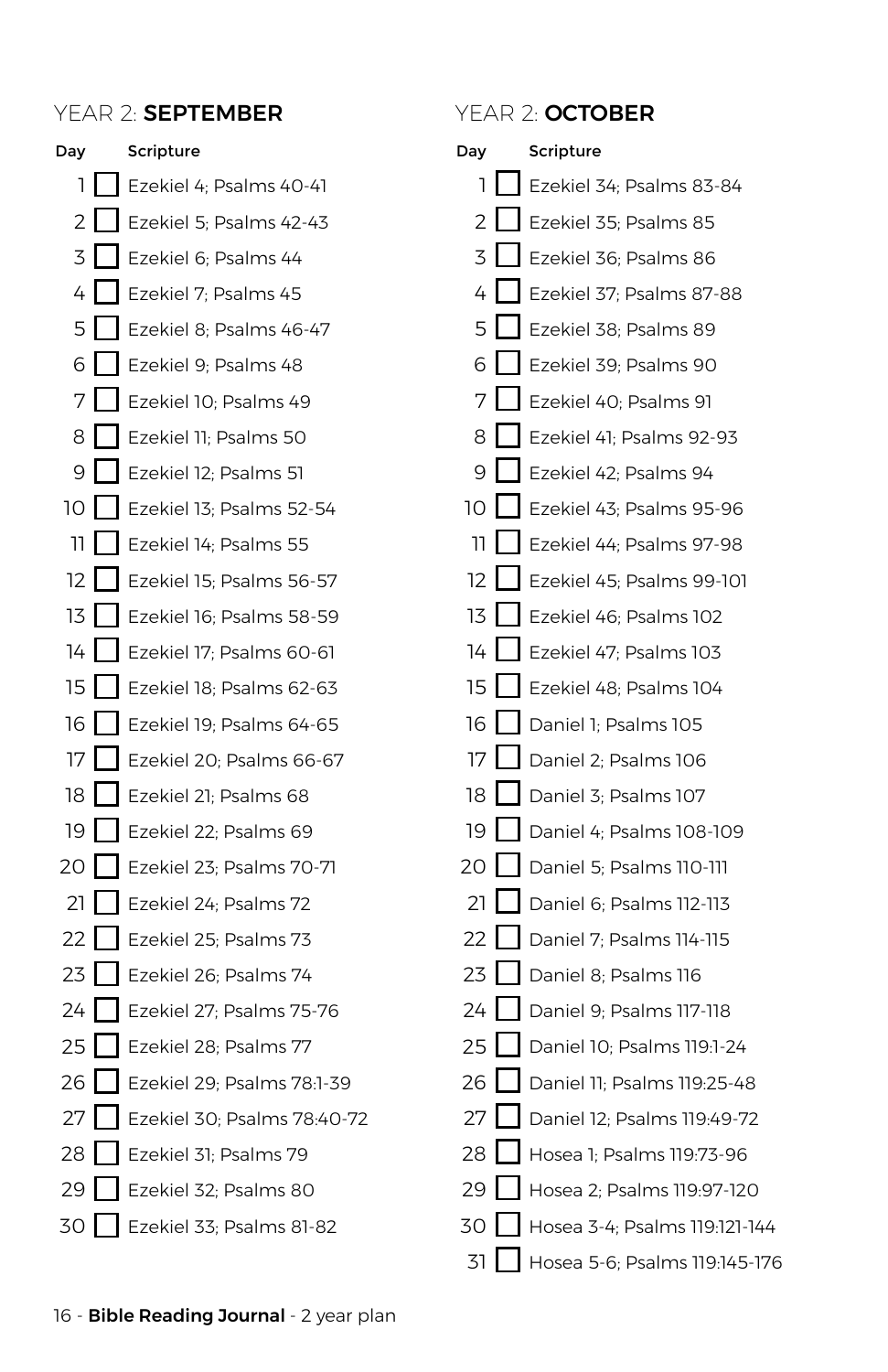

### Day 1  $\overline{2}$  $\overline{z}$ 4 5 6 7 8  $\overline{Q}$ 10 I 11  $12<sup>-12</sup>$ 13  $14<sup>1</sup>$ 15 16 17 18 I 19 20 21 22 23 24 25 26 27 28 29 30 31 Scripture Micah 6; Luke 15 Micah 7; Luke 16 Nahum 1; Luke 17 Nahum 2; Luke 18 Nahum 3; Luke 19 Habakkuk 1; Luke 20 Habakkuk 2; Luke 21 Habakkuk 3; Luke 22 Zephaniah 1; Luke 23 Zephaniah 2; Luke 24 Zephaniah 3; John 1 Haggai 1; John 2 Haggai 2; John 3 Zechariah 1; John 4 Zechariah 2; John 5 Zechariah 3; John 6 Zechariah 4; John 7 Zechariah 5; John 8 Zechariah 6; John 9 Zechariah 7; John 10 Zechariah 8; John 11 Zechariah 9; John 12 Zechariah 10; John 13 Zechariah 11; John 14 Zechariah 12:1-13:1; John 15 Zechariah 13:2-9; John 16 Zechariah 14; John 17 Malachi 1; John 18 Malachi 2; John 19 Malachi 3; John 20 Malachi 4; John 21 YEAR 2: **NOVEMBER** YEAR 2: DECEMBER